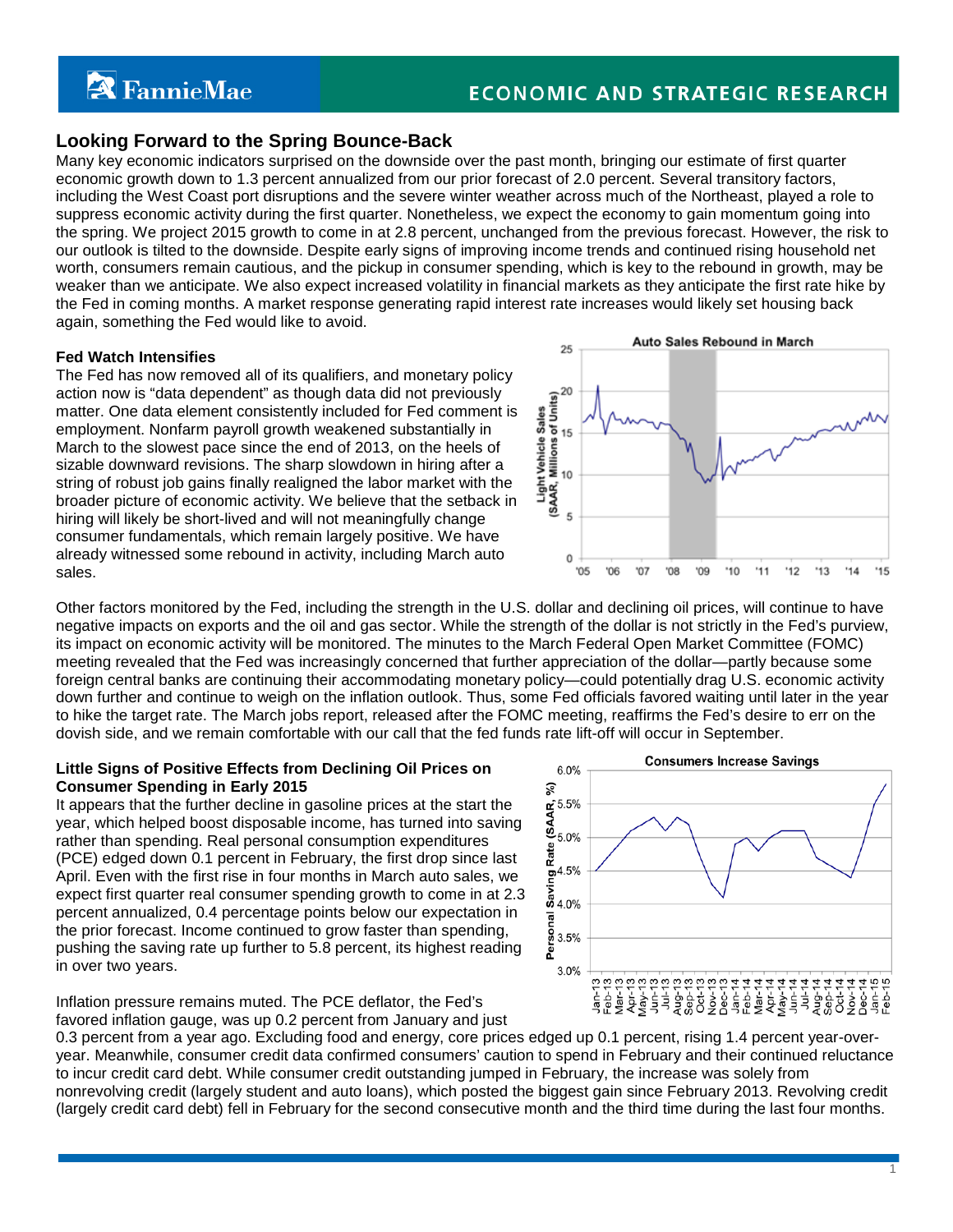#### **Job Growth Takes a Breather**

The downside-surprise March jobs report, featuring a net gain of 126,000 nonfarm payrolls and downward revisions totaling 69,000 jobs in the prior two months, reinforced a loss in momentum already witnessed in other recent data, including consumer spending and manufacturing. Weakness was broad-based, including rare declines in manufacturing and construction payrolls—the first in each industry since 2013. Another notable was mining employment (which includes

oil and gas extraction), which fell 11,000 (due primarily to a monthly loss of 10,000 support jobs) for the second straight month, and the loss in the industry may linger in coming quarters. For the entire first quarter, monthly job gains averaged 197,000, a one-year low. The unemployment rate held at 5.5 percent as a drop in the labor force offset a weak gain in household employment. The unemployment rate averaged 5.6 percent in the first quarter, one percentage point below the level a year ago, and we expect the rate to move lower gradually, averaging 5.2 percent in the fourth quarter.

The silver-lining from the report was a pickup in average hourly earnings of 0.3 percent. While the year-over year rise of 2.1 percent showed no signs of a break-out from its trend over the past two years, its three-month annualized growth ending in March surged to 4.0 percent annualized, the biggest gain yet in this expansion.



Other labor market indicators have remained upbeat. The Job Openings and Labor Turnover Survey (JOLTS), reported with a one-month lag to the jobs report, showed that the job opening rate rose in February to 3.5 percent, a 14-year high. The number of unemployed workers per available position has fallen to 1.70, approaching the pre-recession low of 1.45, suggesting that employers no longer have the pick of the litter to fill open positions. Notably, the job opening rate for the construction industry surged to 2.5 percent during the month, the highest rate since March 2007. The quit rate, a gauge of workers' confidence in the labor market, ticked down to 1.9 percent from its expansion-recession high of 2.0 percent in the prior month. The trend in a high-frequency indicator of labor market activity—initial jobless claims—also points to healthy conditions, with the four-week average in early April declining to the lowest reading in nearly 15 years.



Consumer confidence remains elevated. The Conference Board Consumer Confidence Index rebounded in March, reversing half of the February drop from its expansion-high in January. According to data from the Federal Reserve Financial Accounts of the United States, household net worth—the value of assets minus liabilities—rebounded in the fourth quarter from a slight drop the previous quarter, thanks to solid gains in both financial and housing wealth. In addition, the Federal Reserve's measure of the debt-service burden, which calculates the share of household debt service payments out of disposable personal income, remains near its record low over the 25-year history of the series. These factors should help support consumer spending going forward.

#### **Manufacturing Downshift Continues**

Weak global demand, the run-up in the U.S. dollar, and the West Coast port shutdown have taken a toll on the factory sector. While declining oil prices since last fall have helped reduce input prices for manufacturers, they have also led to declining drilling activity and spending on oil-related investment. Shipments of core capital goods, an input used to estimate business equipment investment, posted just a modest rise in February, suggesting another quarter of weak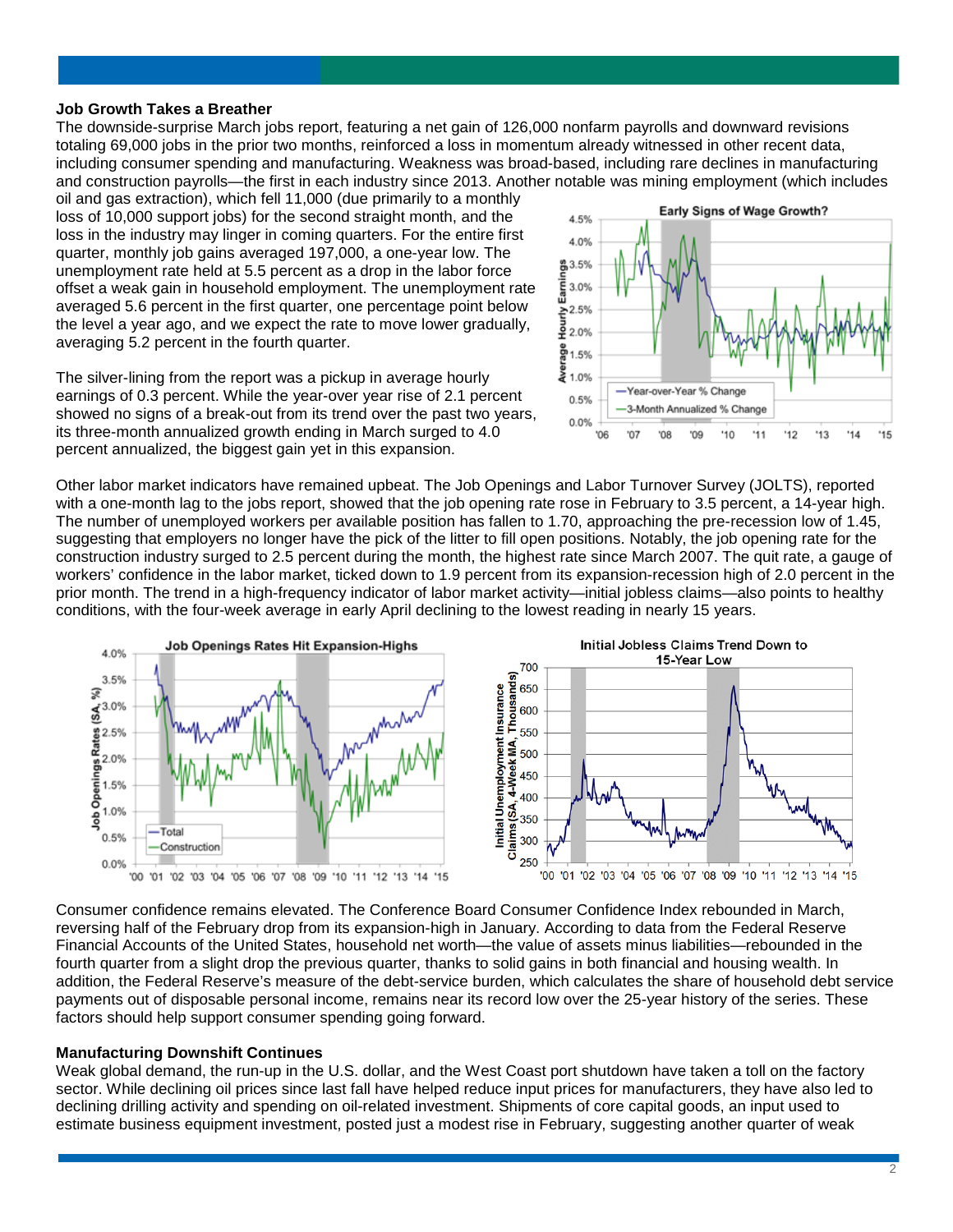growth in business equipment investment to start the year after barely eking out a gain in the fourth quarter. Core capital goods orders, a leading indicator of business equipment spending, declined in February for the sixth consecutive month, painting a dim picture of business equipment investment beyond the first quarter.

Regional and national surveys of purchasing managers continue to show softening manufacturing activity. For example, the Institute for Supply Management (ISM) manufacturing index fell 1.4 points to 51.5 in March (any reading above 50 indicates expansion in the sector). This marks the fifth consecutive drop in the index, which matches the longest losing streak since 2008, though the drop is much shallower, keeping the index in expansionary territory. The details were weaker across the board. Notably, new export orders remain in contractionary territory for the third consecutive month, underscoring the adverse impact of the strong dollar and weak global economic growth on manufacturing.



Declining oil prices also have led to a pullback in nonresidential investment in structures spending, especially those related to oil, and this condition should continue in the current quarter. Thus, we expect weak growth in overall nonresidential investment at least through the first half of this year.

#### **Trade Deficit Narrows**

Those factors that have stymied manufacturing activity also impacted the trade deficit, which narrowed sizably and unexpectedly in February, as imports nosedived more than exports. While declining oil prices helped push the value of petroleum imports down to the lowest level in a decade, and weak demand abroad and a strong dollar discouraged U.S. exports, it is likely that the port disruptions played an important role in depressing overall trade volume during the month. It is difficult to assess how much of the recent weakness in manufacturing, exports, and imports stemmed from the port disruptions and how much was a result of softening underlying domestic and global demand and ongoing strengthening of the dollar. We expect export and import volumes to rebound in March as the port issue was resolved at the end of February, though we expect the real trade deficit to widen and thus net exports will likely drag on growth in 2015.

## **Spring Selling Season Is Underway**

Declining homebuilding activity and private residential construction spending in February point to anemic growth in real residential investment in the first quarter. Total housing starts were flat in January and plunged in February, posting the largest monthly decline in four years, and home builders' confidence dropped in March for the third consecutive month. Existing home sales rose modestly in February after a sharp drop in the prior month. Even as sales volumes faltered at the outset of the year, inventory remains tight, helping to support home price growth. Most home price measures continued to show solid gains. For example, the CoreLogic national home price index increased for the second consecutive month in February, rising by 1.1 percent on a non-seasonally adjusted basis. The 5.6 percent year-overyear increase in February was the largest gain in six months.

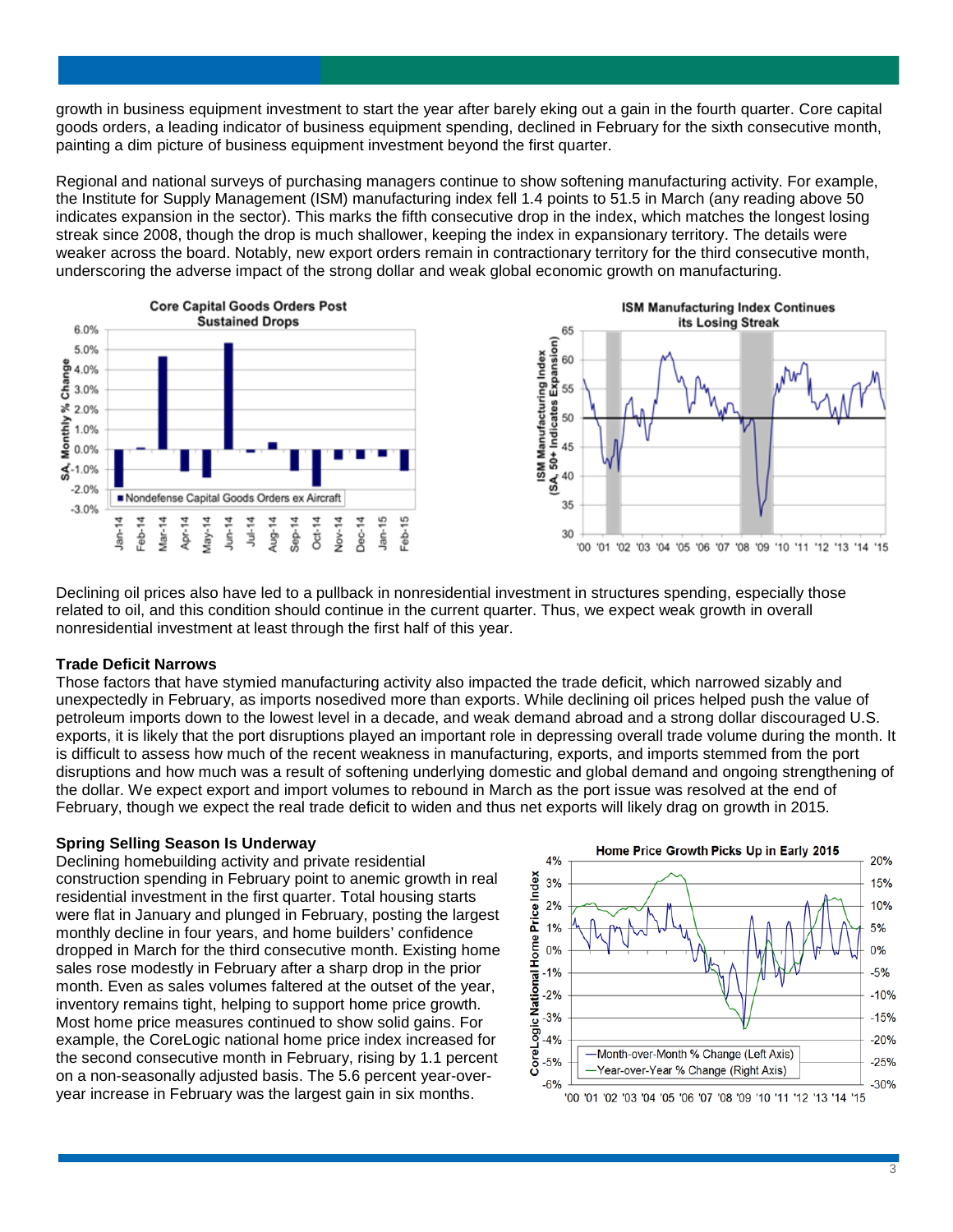New home sales fared much better than existing home sales, surging in February, marking the third consecutive monthly gain. If improved new home sales volumes stick through typically large revisions, a pickup in builder confidence and building activity should follow. In addition, pending home sales, which record contract signing of existing home sales and thus act as a forward-looking indicator for existing home sales, also jumped in February, reaching the highest level since the summer of 2013, before the "taper tantrum" led to a surge in mortgage rates that restrained home sales.



Following a pullback in February, purchase mortgage applications, another leading indicator of home sales, rebounded sharply, rising in early April for the third consecutive week, reaching the highest level since July 2013. The spike in purchase applications—the second one this year after a sizable surge in January—suggests a strong spring-summer buying season amid continued low mortgage rates. Following the weak March jobs report, the contract interest rate for 30-year fixed-rate mortgages fell four basis points to 3.66 percent in early April, according to the Freddie Mac weekly survey.

As we mentioned earlier, a potential increase in interest rate volatility constitutes a headwind for the housing market. The [March Fannie Mae National Housing Survey™](http://www.fanniemae.com/portal/research-and-analysis/housing-survey.html) showed a jump in the share of consumers believing that mortgage rates will go up over the next 12 months. At the same time, the survey showed a





marked deterioration in consumers' assessment in some key areas for the housing market amid a recent dip in confidence regarding personal finances and income growth. Notably, the share of respondents who said they would buy a home if they were to move fell 5 percentage points to 60 percent—a new all-time survey low.

On the bright side, the share of consumers who believe now is a good time to sell a home reached a new survey high of 46 percent, narrowing the gap with those reporting it is a good time to buy, perhaps signaling increased inventory of homes available for sale.



Consumers Exhibit a More Balanced View of the Housing Market